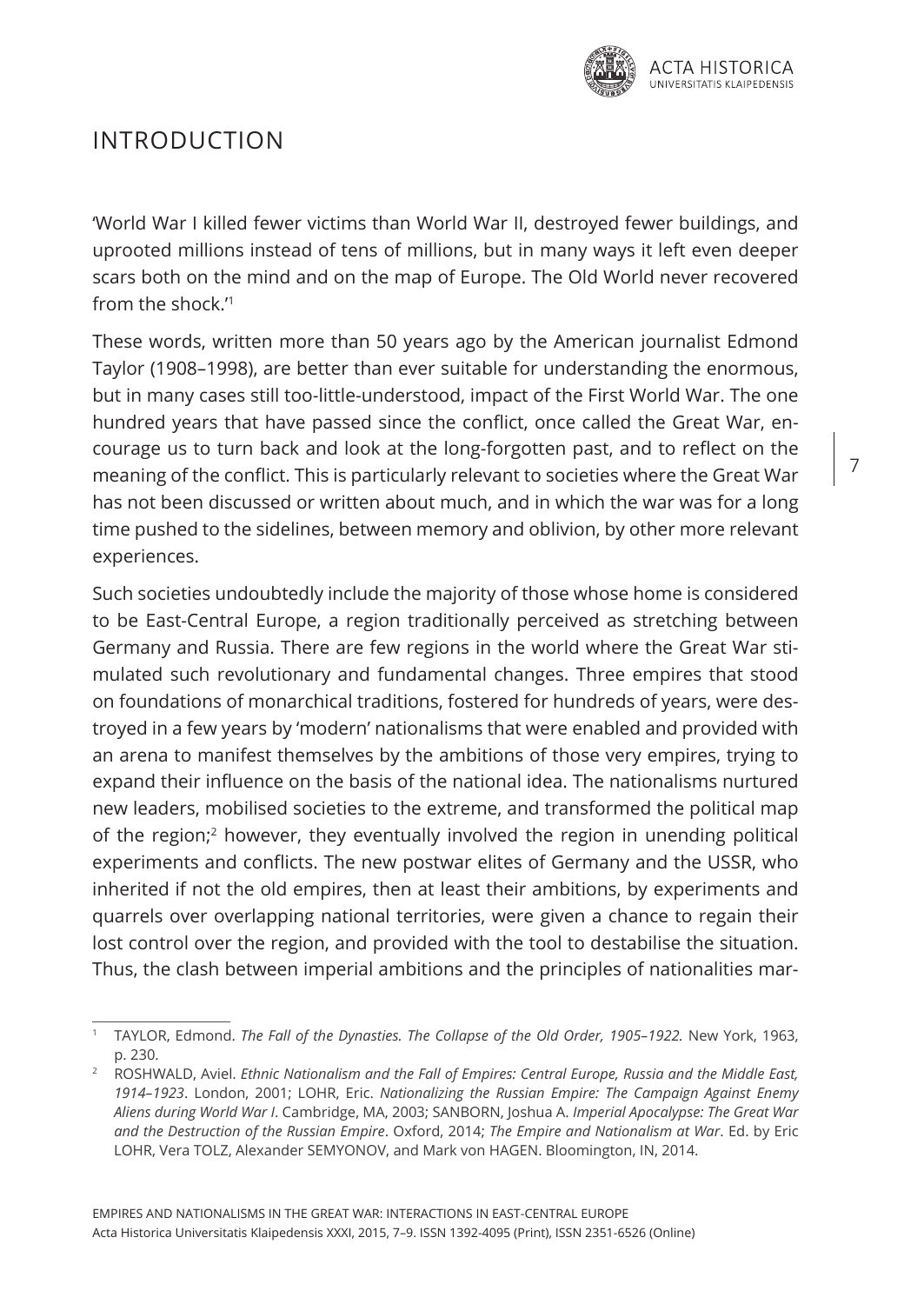ked processes which manifested themselves in that region of Europe, and directly affected millions of people, for several decades.

By devoting this collection of papers to the clash between the principle of nationalities and imperial ambitions in East-Central Europe during the First World War, in no way do we mean to say that the war became the caesura of the beginning or the end of the clash. The latest research in relations between empires and nations before the First World War shows that, if we thought that nations simply replaced empires, we would be oversimplifying the situation. Two different forms of political consolidation actually interacted throughout the 19th century, and formed very diverse variations on the interaction.3 We are confident that it makes sense to look for both transformations and continuities of that interaction in the period after the First World War.

However, we believe simultaneously that there is still something new to be said about the clash between imperial ambitions and the principle of nationalities in East-Central Europe during the Great War. The thesis that the First World War was fought under the flag of national liberation has become axiomatic in most historiography. Declarations by warring countries were permeated with statements like 'unification of the nation', 'national autonomy' and 'right to national self-determination'. It is obvious, however, that the meanings of these statements were interpreted in rather different ways. Historiography still lacks clarity in the analysis and assessment of the genesis and manifestations of the national factor, and the changes it brought.

First of all, the area of war strategies is obscure. It is obvious that the alliances between warring countries raised issues regarding nationalities that were usually part of the opposing alliance. This would in itself question the essence of the national principle, and pose the question whether national principles were raised as values *per se*, or as mere strategic measures employed in the war to undermine the enemy's authority.

The genesis of the national factor is also problematic. On the macro level, the issue may be associated with the phenomenon of nationalism. Patriotism and (or) nationalism in the warring countries was at its greatest, and this factor is listed among the key reasons why a halfway peace was impossible, why the war became a 'total war', lasting for four long years, thus resulting in unseen numbers of casualties. However, in analysing this phenomenon, we may find it difficult to distinguish the manifestation of large power patriotism/nationalism from the nationalism/patriotism of small new ethno-social formations, which, as a matter of fact, found its expression in the context of the patriotism/nationalism of the great 'parent' states. On the micro level,

<sup>3</sup> See, for instance: *Nationalizing Empires* (Historical studies in Eastern Europe and Eurasia, Vol. III). Ed. by Alexei MILLER, Stefan BERGER. Budapest, New York, 2015.